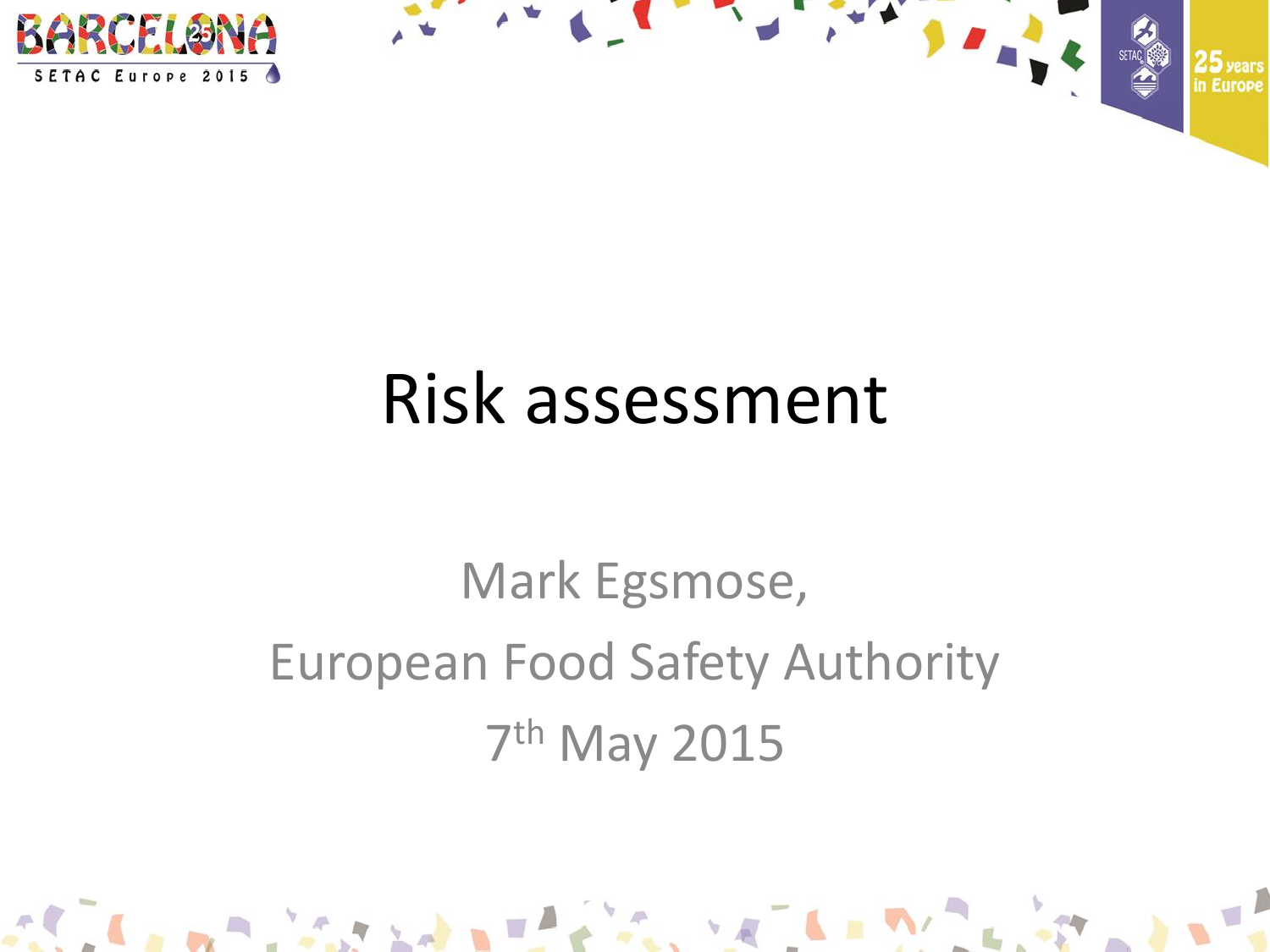• personal – talks - session chairs

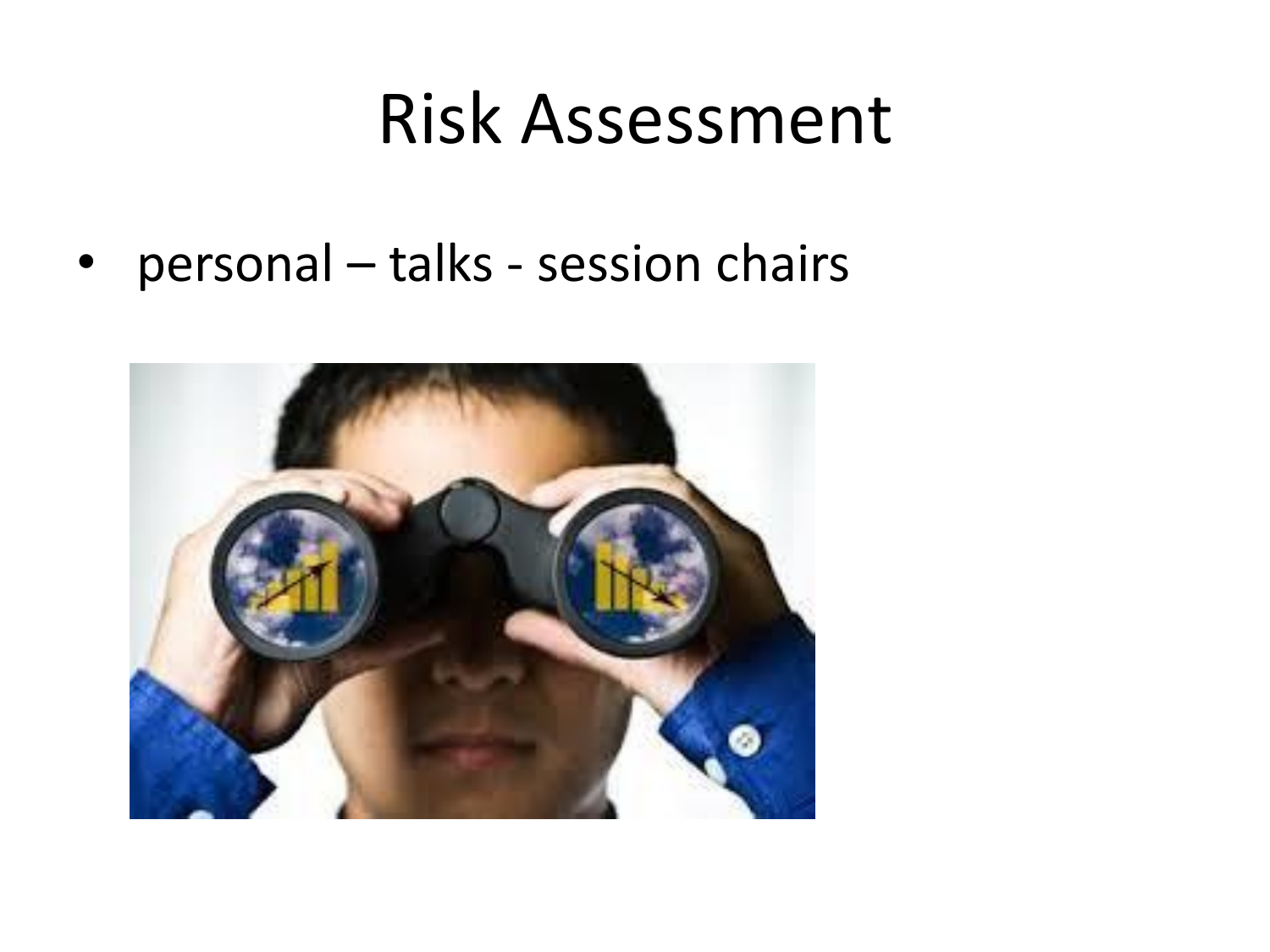- Data modelling and weight-of-evidence approaches are considered as a highly supportive tools to reduce uncertainties in data interpretation and to make these highly relevant data usable for regulatory decisions
- Recognizing the importance of a tiered approach to refine uncertainties and the need for more realistic risk assessment to support decision-making
- The results of the ecological risk assessment should be scientifically-based and help the decision-makers to select the sustainable measures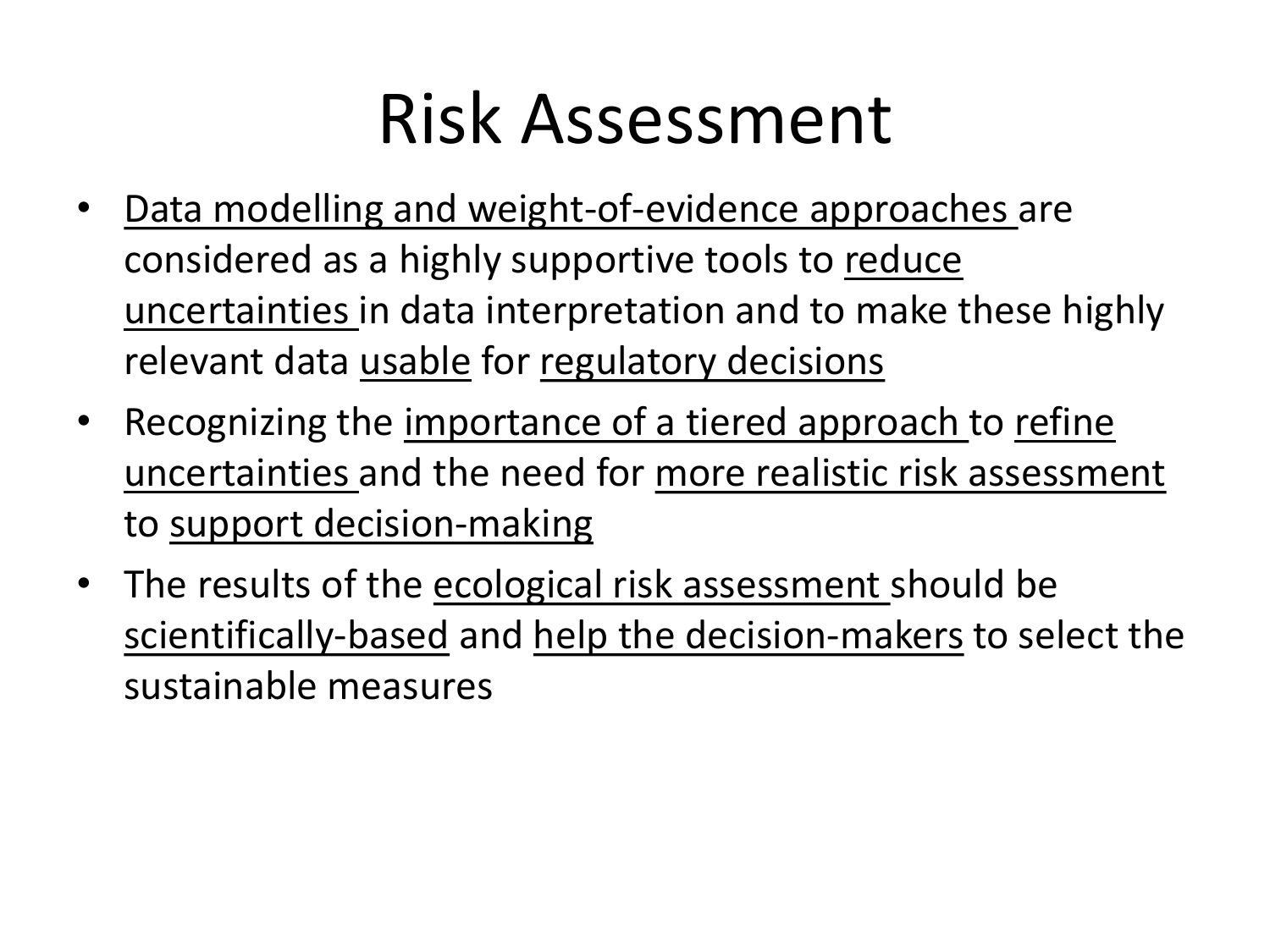- Communication of science: provide the SETAC community with tailor-made tools, strategies and advice for proper communication to different target groups
- Risk assessment of chemical mixtures: trends developments and bottlenecks for integrating exposure and effects
- Options for increasing the realism of risk assessments for eg birds and mammals
- Designed studies so that variability is minimised and thus the power to detect effects is maximised
- Support decision making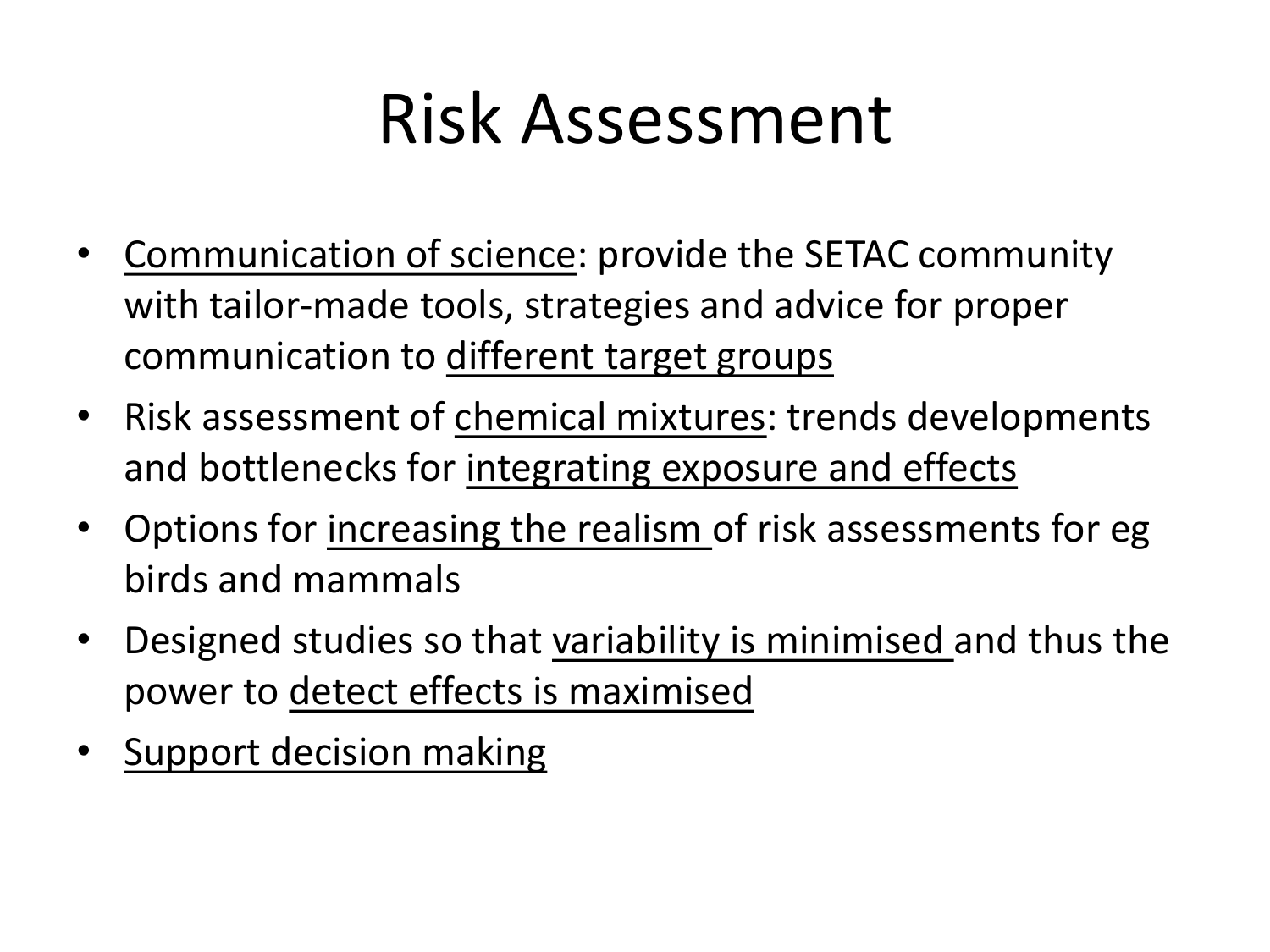- big data-driven solutions
- sharing data making available



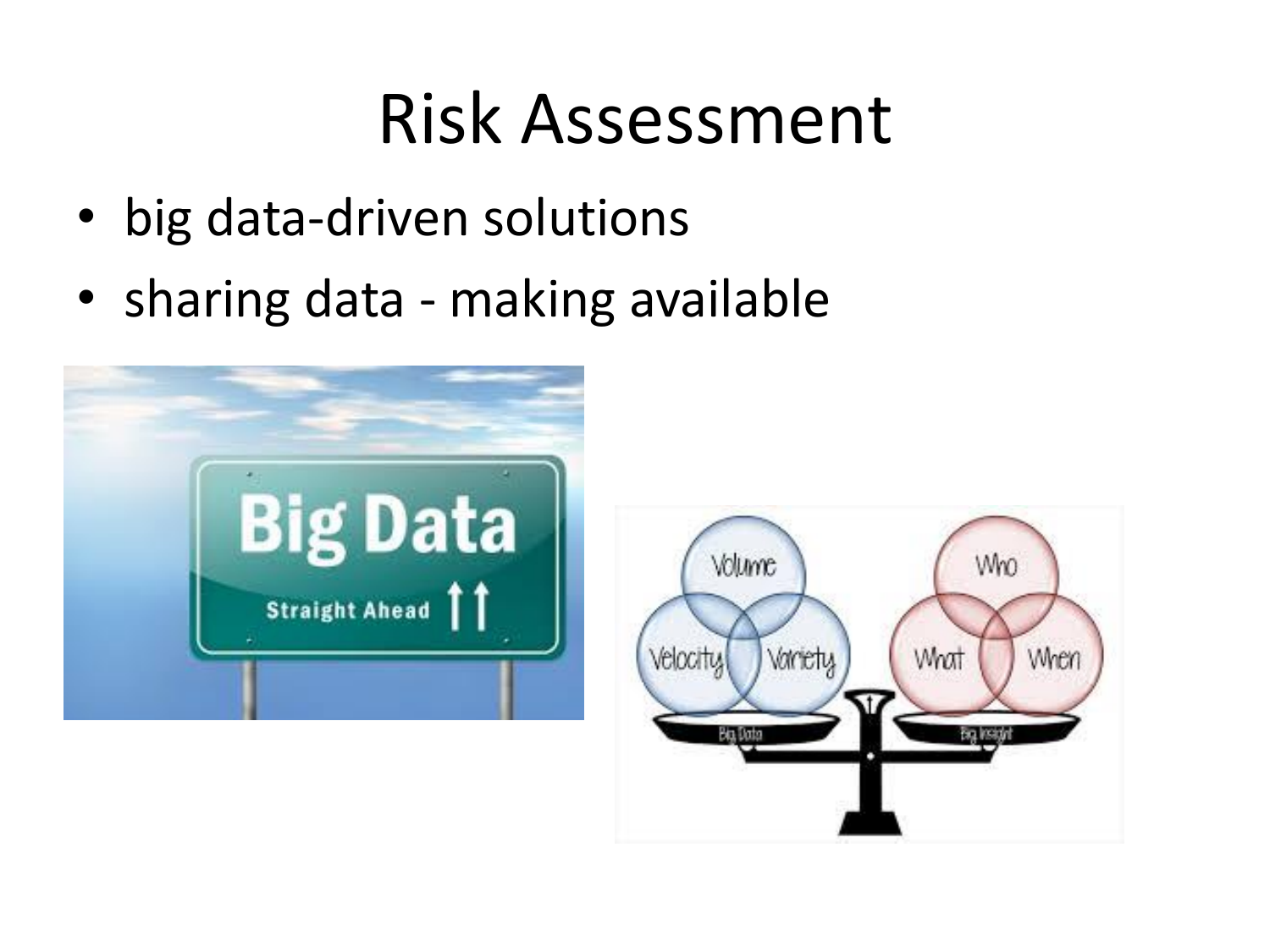• experiments – monitoring - modelling

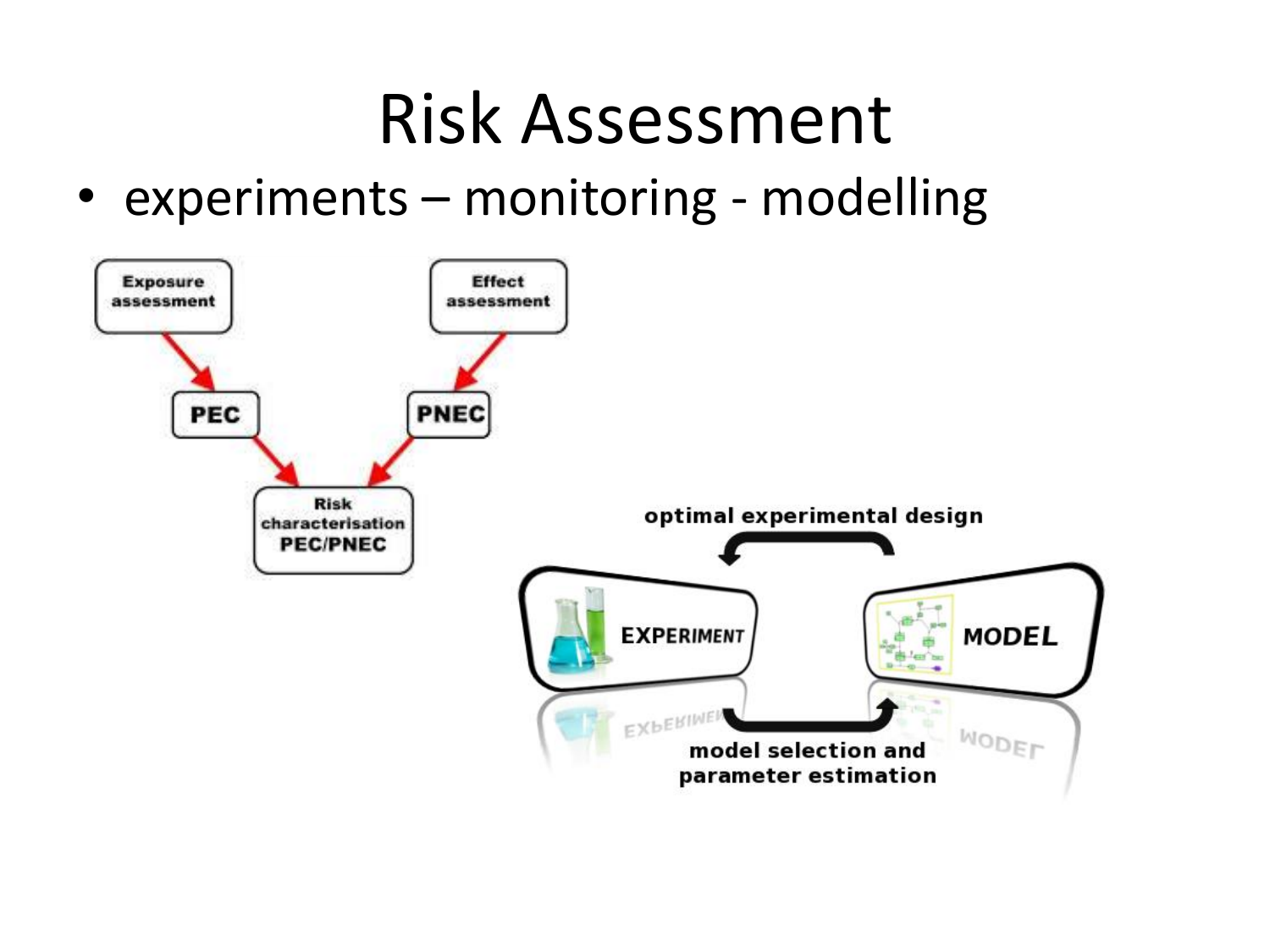- data and modelling tools are available
- lets use them!



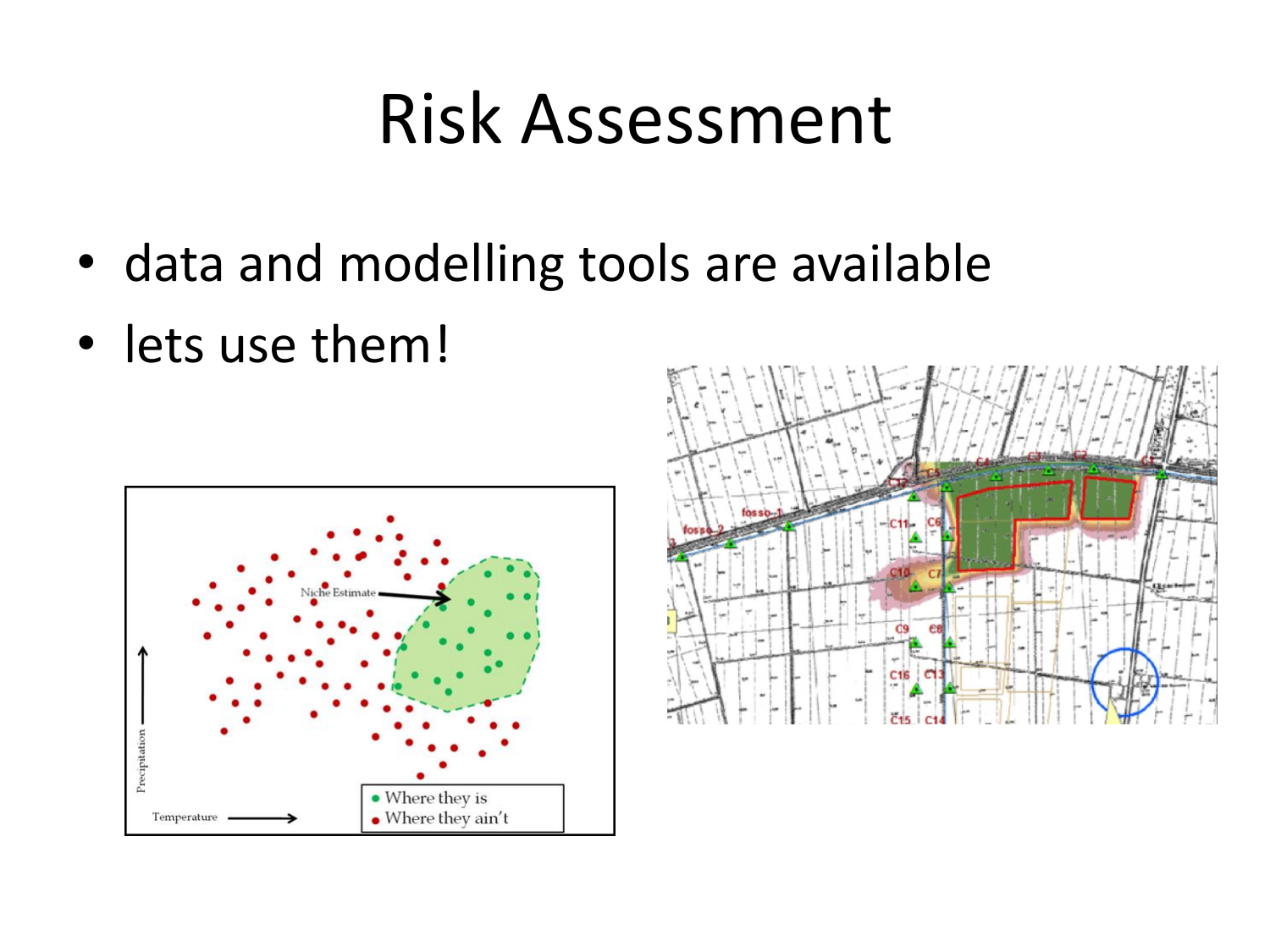- Bridging the players
- science policy regulatory public
- risk assessment risk management

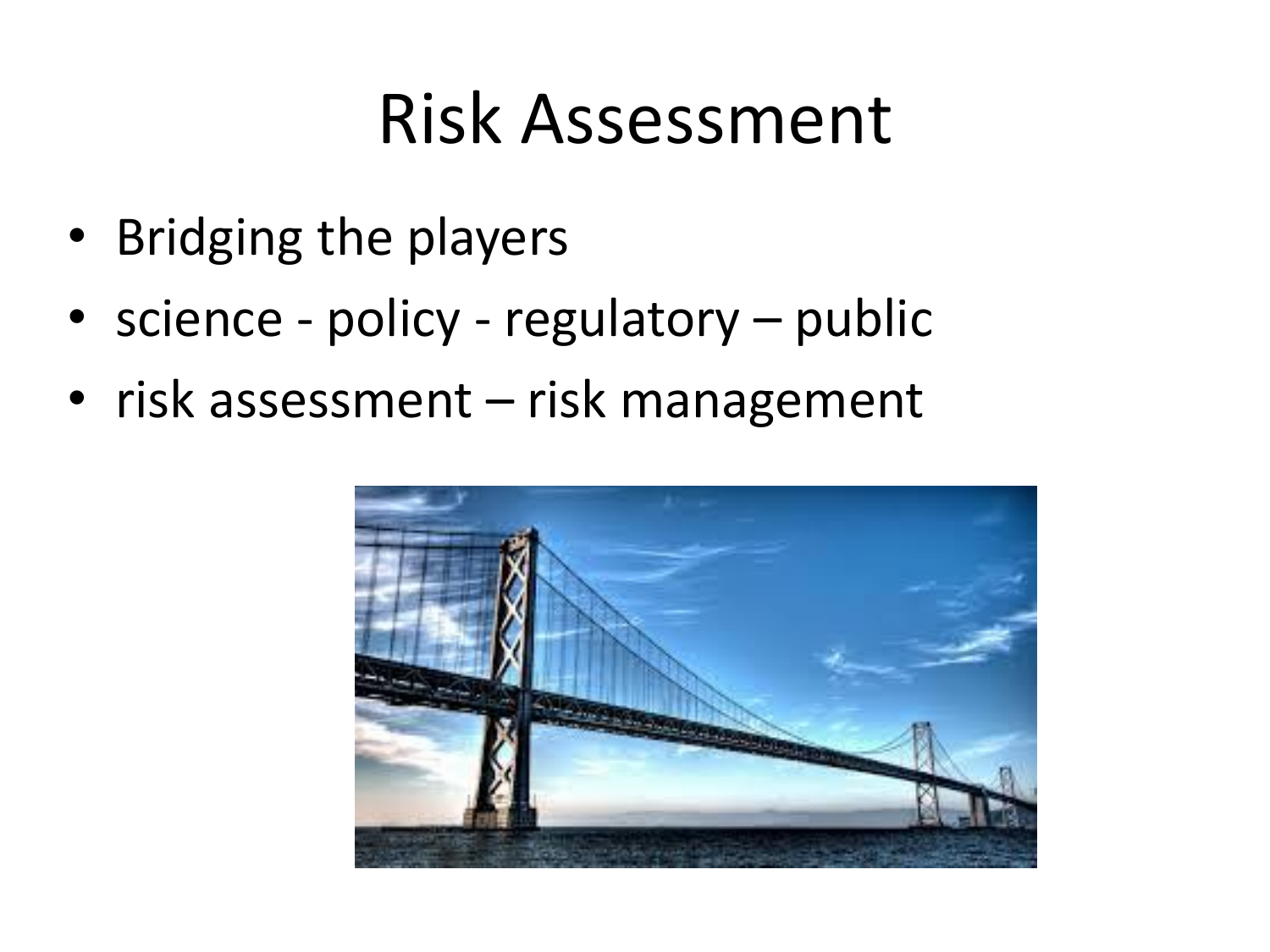- co-operation lets work together!
- building trust in risk assessment tools
- communication workshops consultations training



Three "pillars" of evolution

- 1. Mutation
- 2. Selection
- 3. Cooperation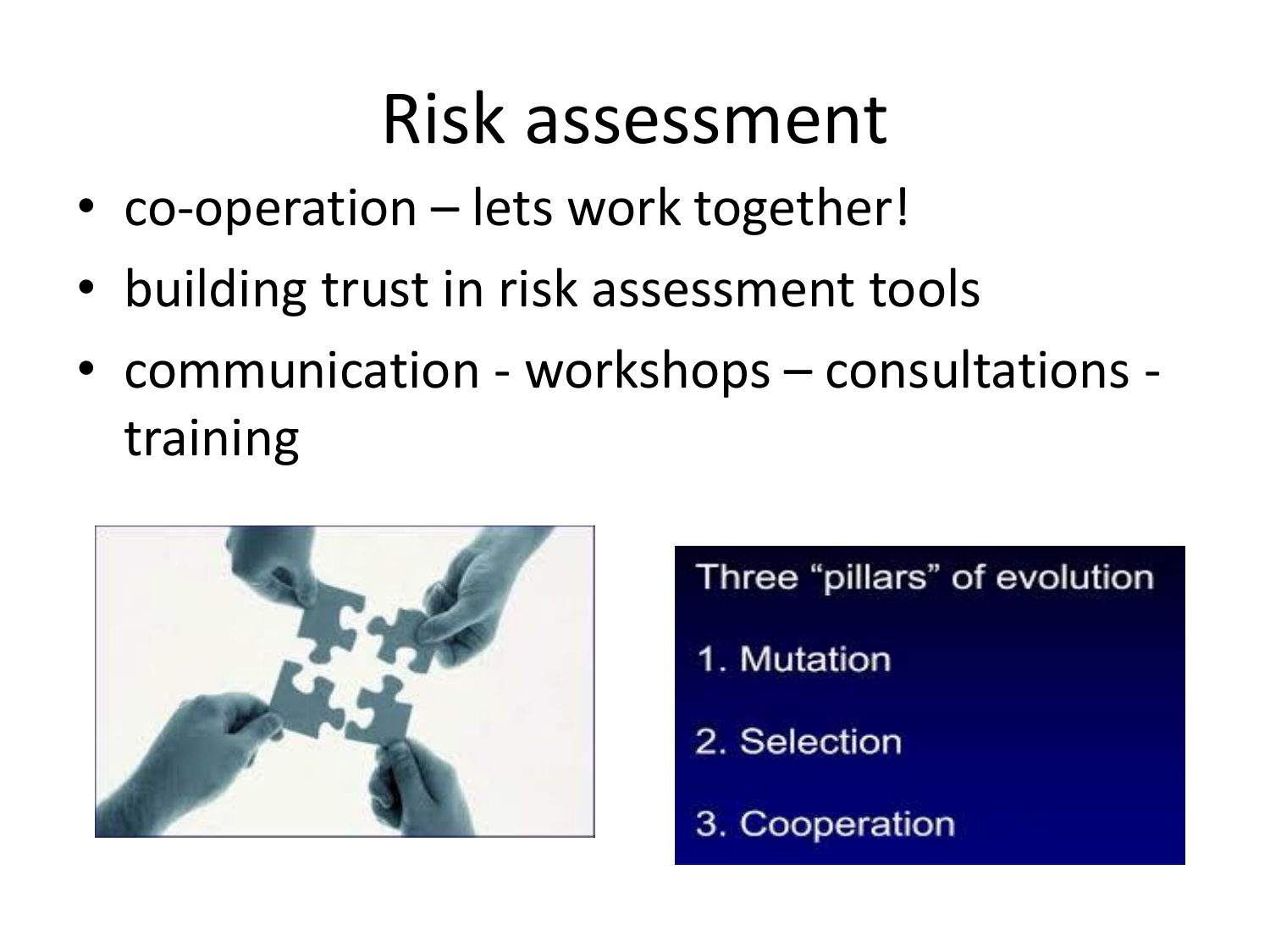- aspiration
- turning data into knowledge and putting knowledge to work



A YEAR FROM NOW YOU WILL WISH YOU **STARTED TODAY.**